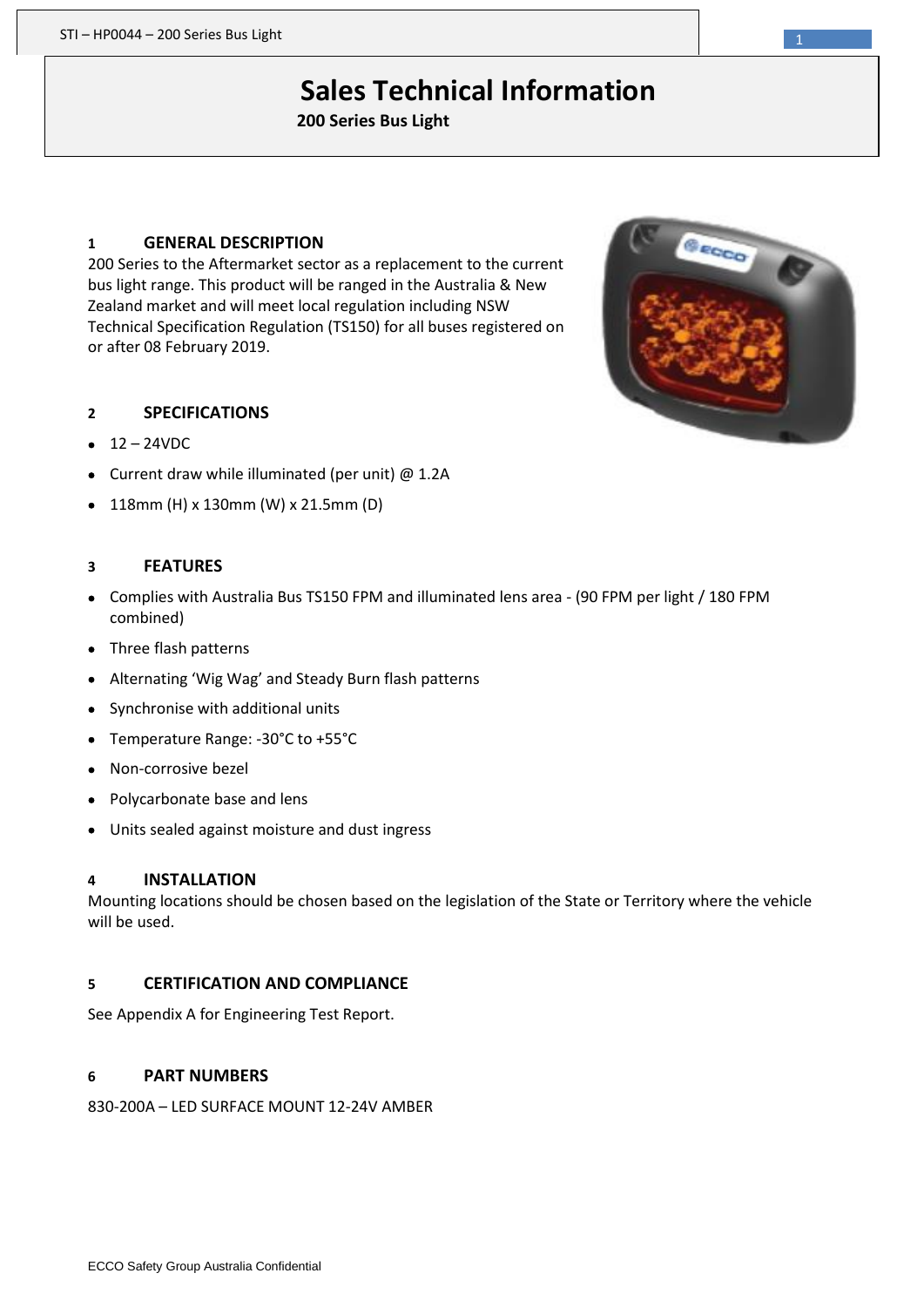## **7 Background**

The LED bus lights must meet the photometric requirements specified in the various Australian state regulations. The scope of this testing is limited to the photometric performance and the surface area of the outermost optical surface.

## **8 Test Procedure**

Must meet NSW state regulation TS150 – This pertains to light output of 60cm2 as well as luminosity meeting or exceeding the candela rating as per the below.

|          |                                 |             |             |             |            |             |           | Luminous Intensity of Warning Lights. PC-Amber SecuriLED + 40% Amber Lens |              |            |  |  |
|----------|---------------------------------|-------------|-------------|-------------|------------|-------------|-----------|---------------------------------------------------------------------------|--------------|------------|--|--|
|          |                                 | Horizontal  |             |             |            |             |           |                                                                           |              |            |  |  |
| Vertical |                                 | $-30^\circ$ | $-20^\circ$ | $-10^\circ$ | $-5^\circ$ | $0^{\circ}$ | $5^\circ$ | $10^{\circ}$                                                              | $20^{\circ}$ | $30^\circ$ |  |  |
|          | $10^{\circ}$                    |             |             |             | 50         | 80          | 50        |                                                                           |              |            |  |  |
|          |                                 |             |             |             | 587        | 626         | 549       |                                                                           |              |            |  |  |
|          | $5^\circ$                       |             | 180         | 320         | 350        | 450         | 350       | 320                                                                       | 180          |            |  |  |
|          |                                 |             | 698         | 923         | 1147       | 1325        | 1040      | 843                                                                       | 614          |            |  |  |
|          | $\bf{0}$                        | 75          | 450         | 1000        | 1250       | 1500        | 1250      | 1000                                                                      | 450          | 75         |  |  |
|          |                                 | 594         | 981         | 1224        | 1562       | 1884        | 1420      | 1148                                                                      | 882          | 504        |  |  |
|          | $-5^\circ$                      | 40          | 270         | 450         | 570        | 600         | 570       | 450                                                                       | 270          | 40         |  |  |
|          |                                 | 543         | 878         | 1107        | 1310       | 1464        | 1215      | 1041                                                                      | 831          | 492        |  |  |
|          | $-10^\circ$                     |             |             |             | 75         | 75          | 75        |                                                                           |              |            |  |  |
|          |                                 |             |             |             | 756        | 797         | 743       |                                                                           |              |            |  |  |
|          |                                 |             |             |             |            |             |           |                                                                           |              |            |  |  |
|          | Top number = requirement        |             |             |             |            |             |           |                                                                           |              |            |  |  |
|          | Bottom number = measured (bold) |             |             |             |            |             |           |                                                                           |              |            |  |  |

# **9 Results**

## **10 Illuminated Lens Area**

The outermost optical surface of all LED bus lights is the rectangular outer optic, which contributes to the final light dispersion of the lamp. The lenticular surface of this lamp is shown below to be 86mm x 74mm, giving a surface area of 61.8 cm<sup>2</sup>. This exceeds the requirement for a minimum of 60 cm<sup>2</sup> specified in the various bus standards.